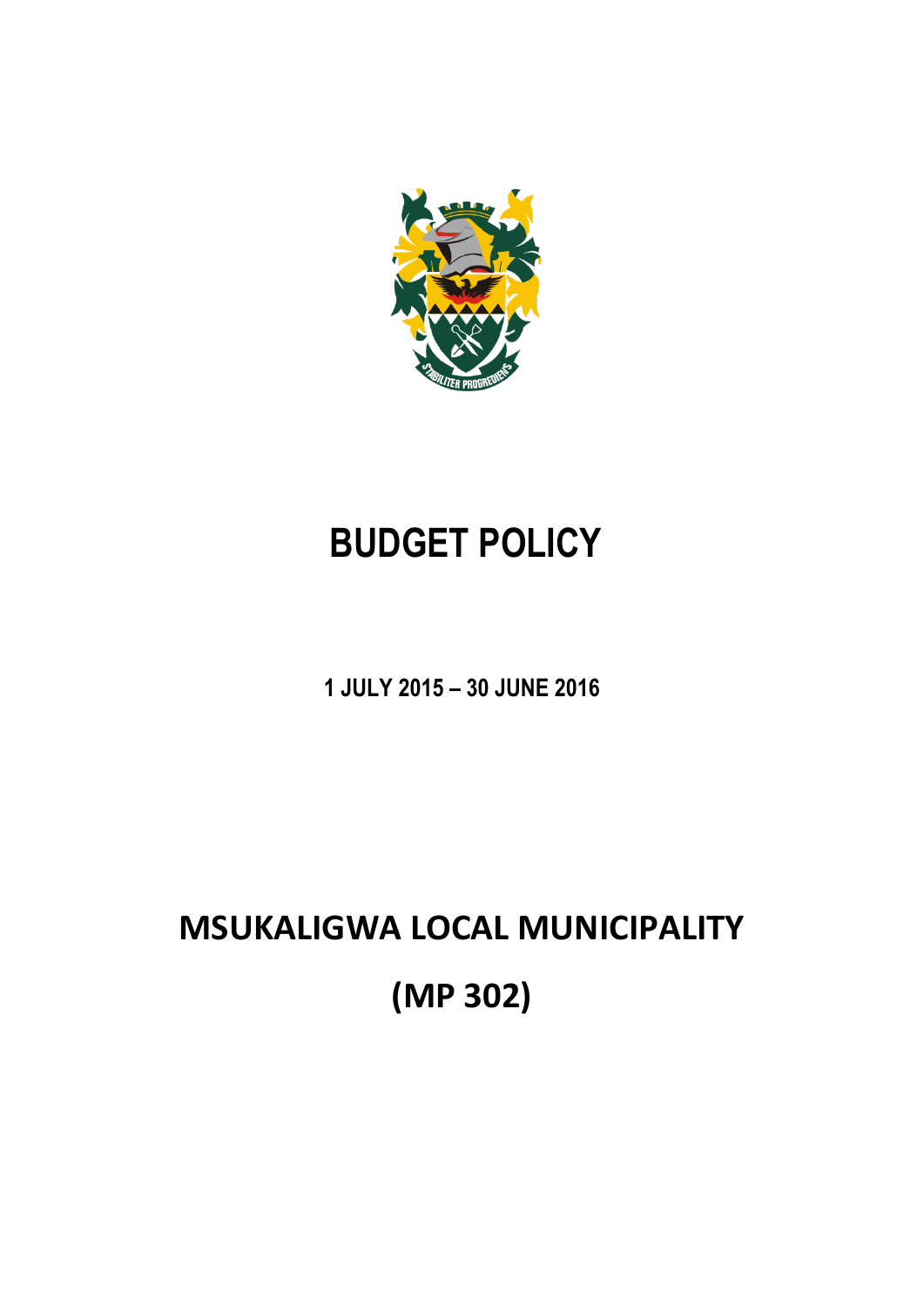## **Contents**

| 1.  |       |  |  |
|-----|-------|--|--|
| 2.  |       |  |  |
| 3.  |       |  |  |
| 4.  |       |  |  |
|     | 4.1.  |  |  |
| 5.  |       |  |  |
| 6.  |       |  |  |
| 7.  |       |  |  |
| 8.  |       |  |  |
| 9.  |       |  |  |
| 10. |       |  |  |
| 11. |       |  |  |
| 12. |       |  |  |
| 13. |       |  |  |
| 14. |       |  |  |
| 15. |       |  |  |
| 16. |       |  |  |
| 17. |       |  |  |
| 18. |       |  |  |
| 19. |       |  |  |
| 20. |       |  |  |
| 21. |       |  |  |
|     | 21.1. |  |  |
| 22. |       |  |  |
|     | 22.1. |  |  |
|     | 22.2. |  |  |
|     | 22.3. |  |  |
| 23. |       |  |  |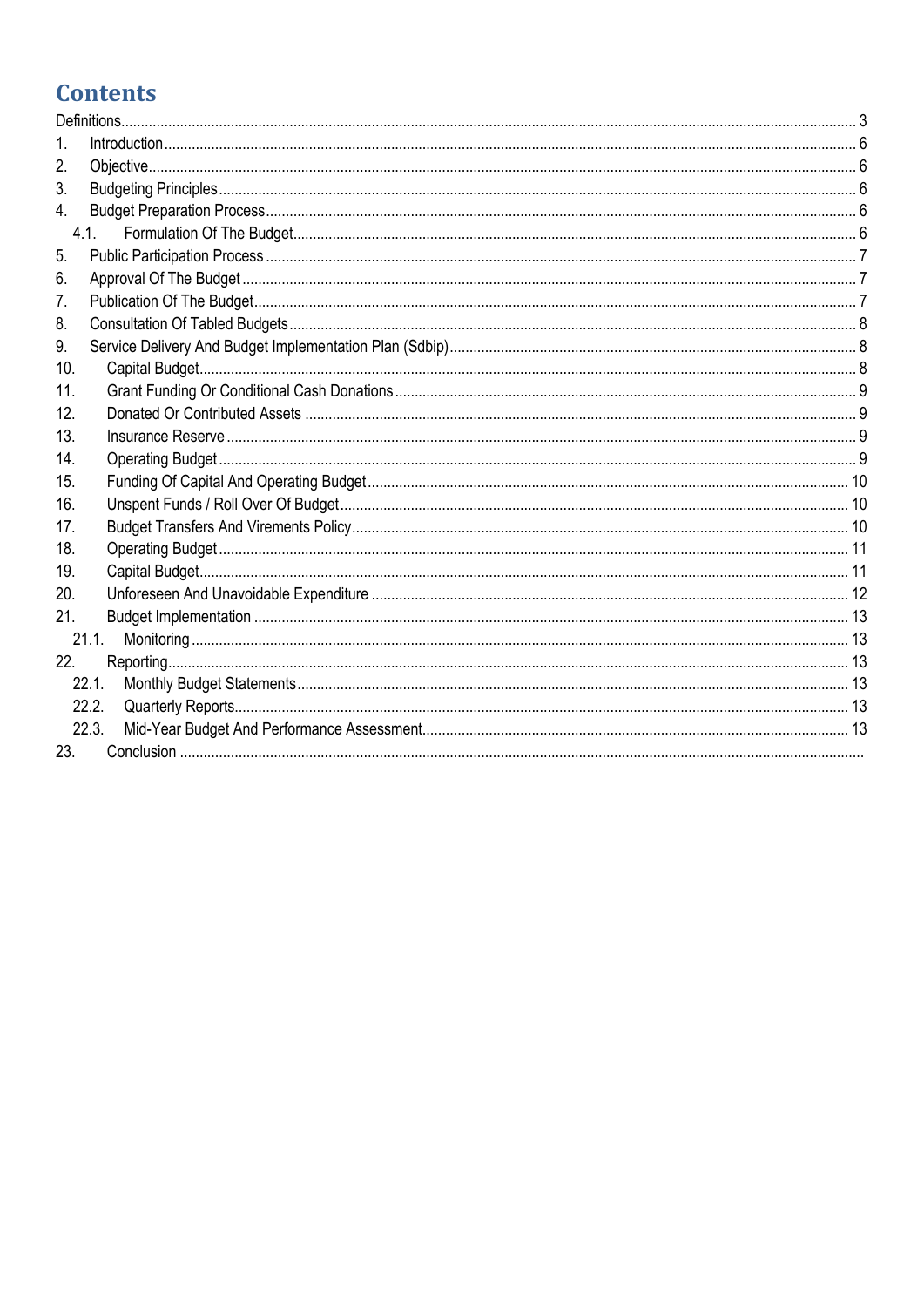### <span id="page-2-0"></span>**DEFINITIONS**

| "Accounting Officer"<br>"allocation"    | means the Municipal Manager;<br>means - a municipality's share of the local government's equitable share referred to in Section 214(I) of the                                                             |  |  |
|-----------------------------------------|-----------------------------------------------------------------------------------------------------------------------------------------------------------------------------------------------------------|--|--|
|                                         | Constitution;                                                                                                                                                                                             |  |  |
|                                         | 豪<br>an allocation of money to a municipality in terms of Section 214(1) of the Constitution;                                                                                                             |  |  |
|                                         | Ş<br>an allocation of money to a municipality in terms of a provincial budget; or                                                                                                                         |  |  |
|                                         | S.<br>any other allocation of money to a municipality by an organ of state, including by another municipality,                                                                                            |  |  |
|                                         | otherwise than in Compliance with a commercial or other business transaction.                                                                                                                             |  |  |
| "Annual Division of                     | means the Act of Parliament, which must be enacted annually in terms of Section 214(1) of the Constitution;                                                                                               |  |  |
| Revenue Act"                            |                                                                                                                                                                                                           |  |  |
| "approved budget"                       | means an annual budget -                                                                                                                                                                                  |  |  |
|                                         | 윻<br>approved by a municipal council, or                                                                                                                                                                  |  |  |
|                                         | includes such an annual budget as revised by an adjustments budget in terms of section 28 of the<br>MFMA.                                                                                                 |  |  |
| "basic municipal service"               | means a municipal service that is necessary to ensure an acceptable and reasonable quality of life and which,                                                                                             |  |  |
|                                         | if not provided, would endanger public health or safety or the environment.                                                                                                                               |  |  |
| "budget-related policy"                 | means a policy of a municipality affecting or affected by the annual budget of the municipality, including -                                                                                              |  |  |
|                                         | the Tariffs Policy, which the municipality must adopt in terms of Section 74 of the Municipal Systems<br>윷                                                                                                |  |  |
|                                         | Act;                                                                                                                                                                                                      |  |  |
|                                         | 윻<br>the Rates Policy which the municipality must adopt in terms of Section 3 of the Municipal Property                                                                                                   |  |  |
|                                         | Rates Act;                                                                                                                                                                                                |  |  |
|                                         | 웧<br>the Credit Control and Debt Collection Policy, which the municipality must adopt in terms of Section                                                                                                 |  |  |
|                                         | 96 of the Municipal Systems Act;                                                                                                                                                                          |  |  |
|                                         | 靀<br>the Cash Management and Investment Policy which the municipality must adopt in terms of Section<br>13(2) of the Act;                                                                                 |  |  |
|                                         | a Barrowing Policy which must comply with Chapter 6 of the Act;                                                                                                                                           |  |  |
|                                         | 웧<br>a Funding and Reserves Policy;                                                                                                                                                                       |  |  |
|                                         | 웧<br>a Policy related to the long-term financial plan;                                                                                                                                                    |  |  |
|                                         | 윻<br>the Supply Chain Management Policy which the municipality is required to adopt in terms of Section                                                                                                   |  |  |
|                                         | 111 of the Act;                                                                                                                                                                                           |  |  |
|                                         | Ş<br>any policies dealing with the management and disposal of assets;                                                                                                                                     |  |  |
|                                         | 鬘<br>any policies dealing with infrastructure investment and capital projects.                                                                                                                            |  |  |
| "budget transfer"                       | means transfer of funding within a function / vote.                                                                                                                                                       |  |  |
| "budget year"                           | means the financial year of the municipality for which an annual budget is to be approved in terms of Section<br>16(1) of the MFMA;                                                                       |  |  |
| "Chief Financial Officer"               | means a person designated in terms of Section 80(2)(a) of the MFMA;                                                                                                                                       |  |  |
| "councillor"                            | means a member of a municipal council;                                                                                                                                                                    |  |  |
| "creditor"                              | means a person to whom money is owed by the municipality;                                                                                                                                                 |  |  |
| "current year"                          | means the financial year, which has already commenced, but not yet ended;                                                                                                                                 |  |  |
| "delegation"                            | in relation to a duty, includes an instruction or request to perform or to assist in performing the duty;                                                                                                 |  |  |
| "financial recovery plan"               | means a plan prepared in terms of Section 141 of the MFMA;                                                                                                                                                |  |  |
| "Financial Statements"                  | means statements consisting of at least -                                                                                                                                                                 |  |  |
|                                         | 흏<br>an accounting policy;<br>Ş<br>a statement of financial position;                                                                                                                                     |  |  |
|                                         | 윻<br>a statement of financial performance;                                                                                                                                                                |  |  |
|                                         | 윻<br>a cash-flow statement;                                                                                                                                                                               |  |  |
|                                         | 웧<br>any other statements that may be prescribed; and                                                                                                                                                     |  |  |
|                                         | 휳<br>any notes to these statements;                                                                                                                                                                       |  |  |
| "financial year"                        | means a twelve months period commencing on 1 July and ending on 30 June each year;                                                                                                                        |  |  |
| "financing agreement"                   | includes any loan agreement, lease, and instalment purchase contract or hire purchase arrangement under                                                                                                   |  |  |
|                                         | which a municipality undertakes to repay a long-term debt over a period of time;                                                                                                                          |  |  |
| "fruitless and wasteful<br>expenditure" | means expenditure that was made in vain and would have been avoided had reasonable care been exercised;                                                                                                   |  |  |
| "irregular expenditure"                 | means -                                                                                                                                                                                                   |  |  |
|                                         | Ŷ.<br>expenditure incurred by a municipality or municipal entity in contravention of, or that is not in                                                                                                   |  |  |
|                                         | accordance with, a requirement of the MFMA Act, and which has not been condoned in terms of                                                                                                               |  |  |
|                                         | Section 170 of the MFMA;                                                                                                                                                                                  |  |  |
|                                         | expenditure incurred by a municipality or municipal entity in contravention of, or that is not in<br>鸞<br>accordance with, a requirement of The Municipal Systems Act, and which has not been condoned in |  |  |
|                                         | terms of that Act;                                                                                                                                                                                        |  |  |
|                                         |                                                                                                                                                                                                           |  |  |

expenditure incurred by a municipality in contravention of, or that is not in accordance with, a requirement of the Public Office-Bearers Act, 1998 (Act 20 of 1998); or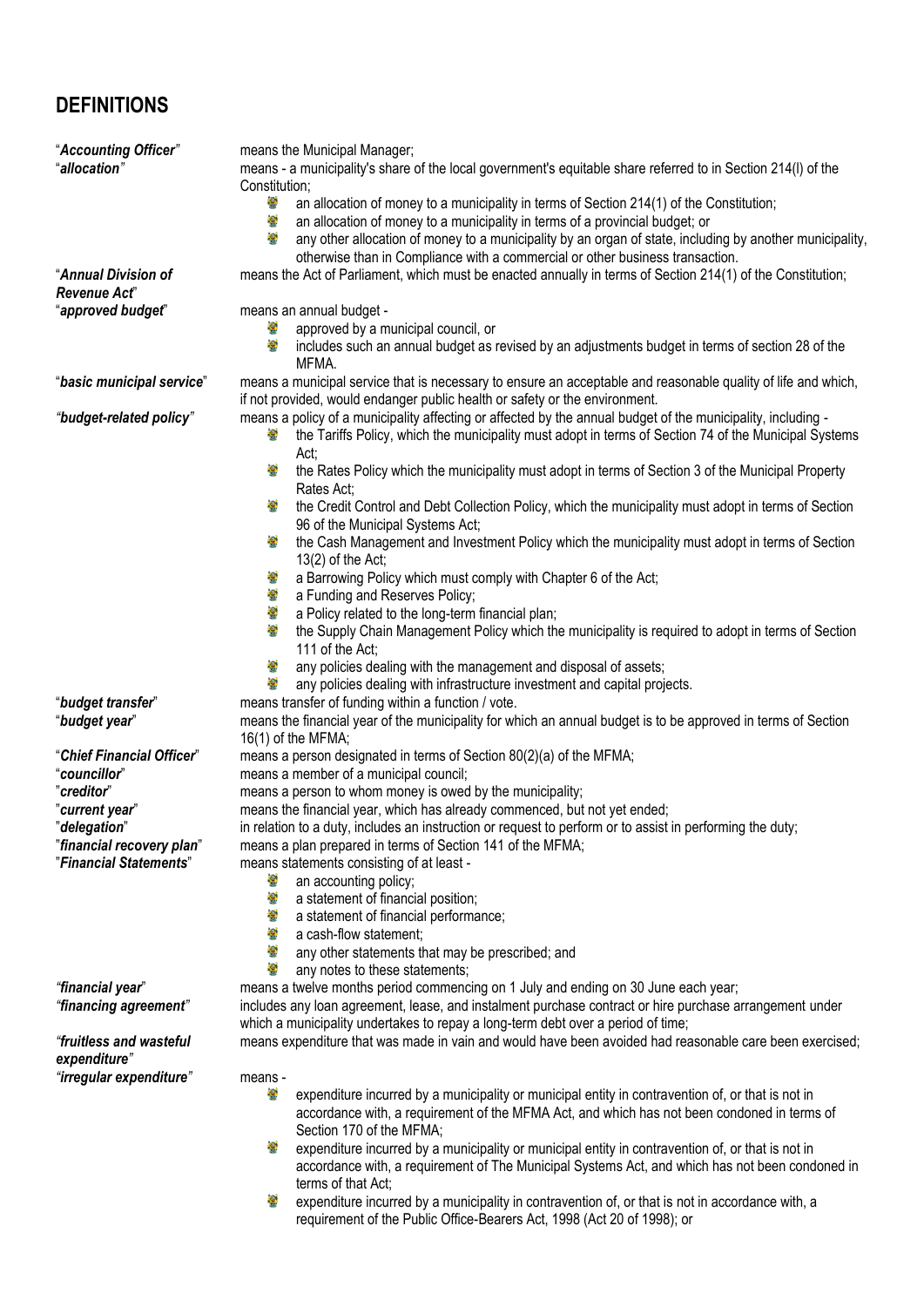|                                           | accordance with, a requirement of the supply chain management policy of the municipality or entity or<br>any of the municipality's by-laws giving effect to such policy, and which has not been condoned in<br>terms of such policy or by-law, but excludes expenditure by a municipality which falls within the |
|-------------------------------------------|------------------------------------------------------------------------------------------------------------------------------------------------------------------------------------------------------------------------------------------------------------------------------------------------------------------|
|                                           | definition of "unauthorised expenditure";                                                                                                                                                                                                                                                                        |
| "investment"                              | in relation to funds of a municipality, means -                                                                                                                                                                                                                                                                  |
|                                           | the placing on deposit of funds of a municipality with a financial institution; or<br>윻<br>the acquisition of assets with funds of a municipality not immediately required, with the primary aim of<br>preserving those funds;                                                                                   |
| "lender"                                  | means a person who provides debt finance to a municipality;                                                                                                                                                                                                                                                      |
| "local community"                         | has the meaning assigned to it in Section 1 of the Municipal Systems Act;                                                                                                                                                                                                                                        |
| "Municipal Structures Act"                | means the Local Government: Municipal Structures Act, 1998 (Act 117 of 1998) and its subsequent                                                                                                                                                                                                                  |
|                                           | promulgated amendments;                                                                                                                                                                                                                                                                                          |
| "Municipal Systems Act"                   | means the Local Government: Municipal Systems Act, 2000 (Act 32 of 2000) and its subsequent promulgated                                                                                                                                                                                                          |
|                                           | amendments;                                                                                                                                                                                                                                                                                                      |
| "long-term debt"<br>"Executive Mayor"     | means debt repayable over a period exceeding one year;<br>means the councillor elected as the executive mayor of the municipality in terms of Section 55 of the Municipal                                                                                                                                        |
|                                           | Structures Act;                                                                                                                                                                                                                                                                                                  |
| "Municipal Council" or                    | means the council of the municipality referred to in Section 18 of the Municipal Structures Act;                                                                                                                                                                                                                 |
| "Council"                                 |                                                                                                                                                                                                                                                                                                                  |
| "municipal debt instrument"               | means any note, bond, debenture or other evidence of indebtedness issued by a municipality, including                                                                                                                                                                                                            |
|                                           | dematerialised or electronic evidence of indebtedness intended to be used in trade;                                                                                                                                                                                                                              |
| "municipal entity"                        | has the meaning assigned to it in Section 1 of the Municipal Systems Act (refer to the MSA for definition);                                                                                                                                                                                                      |
| "municipality"-                           | when referred to as a corporate body, means a municipality as described in Section 2 of the<br>鬠                                                                                                                                                                                                                 |
|                                           | Municipal Systems Act; or                                                                                                                                                                                                                                                                                        |
|                                           | 靀<br>when referred to as a geographic area, means a municipal area determined in terms of the Local                                                                                                                                                                                                              |
| "Accounting Officer"                      | Government Municipal Demarcation Act, 1998 (Act 27 of 1998);<br>means a person appointed in terms of section 82(I) (a) or (b) of the Municipal Structures Act;                                                                                                                                                   |
| "municipal service"                       | has the meaning assigned to it in Section 1 of the Municipal Systems Act (refer to the MSA for definition);                                                                                                                                                                                                      |
| "municipal tariff"                        | means a tariff for services which a municipality may set for the provision of a service to the local community,                                                                                                                                                                                                  |
|                                           | and includes a surcharge on such tariff;                                                                                                                                                                                                                                                                         |
| "municipal tax"                           | means property rates or other taxes, levies or duties that a municipality may impose;                                                                                                                                                                                                                            |
| "National Treasury"                       | means the National Treasury established by Section 5 of the Public Finance Management Act;                                                                                                                                                                                                                       |
| "official"                                | means -                                                                                                                                                                                                                                                                                                          |
|                                           | 윻<br>an employee of a municipality or municipal entity;                                                                                                                                                                                                                                                          |
|                                           | ģ.<br>a person seconded to a municipality or municipal entity to work as a member of the staff of the                                                                                                                                                                                                            |
|                                           | municipality or municipal entity; or<br>웧<br>a person contracted by a municipality or municipal entity to work as a member of the staff of the                                                                                                                                                                   |
|                                           | municipality or municipal entity otherwise than as an employee;                                                                                                                                                                                                                                                  |
| "overspending"                            | 윻<br>means causing the operational or capital expenditure incurred by the municipality during a financial                                                                                                                                                                                                        |
|                                           | year to exceed the total amount appropriated in that year's budget for its operational or capital                                                                                                                                                                                                                |
|                                           | expenditure, as the case may be;                                                                                                                                                                                                                                                                                 |
|                                           | 鸞<br>in relation to a vote, means causing expenditure under the vote to exceed the amount appropriated                                                                                                                                                                                                           |
|                                           | for that vote; or                                                                                                                                                                                                                                                                                                |
|                                           | 윷<br>in relation to expenditure under Section 26 of the MFMA, means causing expenditure under that<br>section to exceed the limits allowed in subsection (5) of this section;                                                                                                                                    |
| "past financial year"                     | means the financial year preceding the current year;                                                                                                                                                                                                                                                             |
| "quarter"                                 | means any of the following periods in a financial year:                                                                                                                                                                                                                                                          |
|                                           | 1 July to 30 September;<br>윷                                                                                                                                                                                                                                                                                     |
|                                           | 靀<br>1 October to 31 December;                                                                                                                                                                                                                                                                                   |
|                                           | 靀<br>1 January to 31 March; or                                                                                                                                                                                                                                                                                   |
|                                           | 攀<br>1 April to 30 June.                                                                                                                                                                                                                                                                                         |
| "Service Delivery and                     | means a detailed plan approved by the Executive Mayor of a municipality in terms of Section 53(I)(c)(ii) of the                                                                                                                                                                                                  |
| <b>Budget Implementation</b><br>Plan"     | MFMA for implementing the municipality's delivery of municipal services and its annual budget, and which must<br>indicate:                                                                                                                                                                                       |
|                                           | 윻<br>projections for each month of:                                                                                                                                                                                                                                                                              |
|                                           | revenue to be collected, by source and vote; and                                                                                                                                                                                                                                                                 |
|                                           | operational and capital expenditure, by vote;                                                                                                                                                                                                                                                                    |
|                                           | service delivery targets and performance indicators for each quarter; and                                                                                                                                                                                                                                        |
|                                           | any other matters that may be prescribed, and includes any revisions of such plan by the<br>➤                                                                                                                                                                                                                    |
|                                           | Executive Mayor in terms of Section 54(I)(c) of the MFMA;                                                                                                                                                                                                                                                        |
| "short-term debt"                         | means debt repayable over a period not exceeding one year;                                                                                                                                                                                                                                                       |
| "Standards of Generally                   | means an accounting practice complying with standards applicable to municipalities or municipal entities as                                                                                                                                                                                                      |
| <b>Recognised Accounting</b><br>Practice" | determined by the Accounting Standards Board;                                                                                                                                                                                                                                                                    |

expenditure incurred by a municipality or municipal entity in contravention of, or that is not in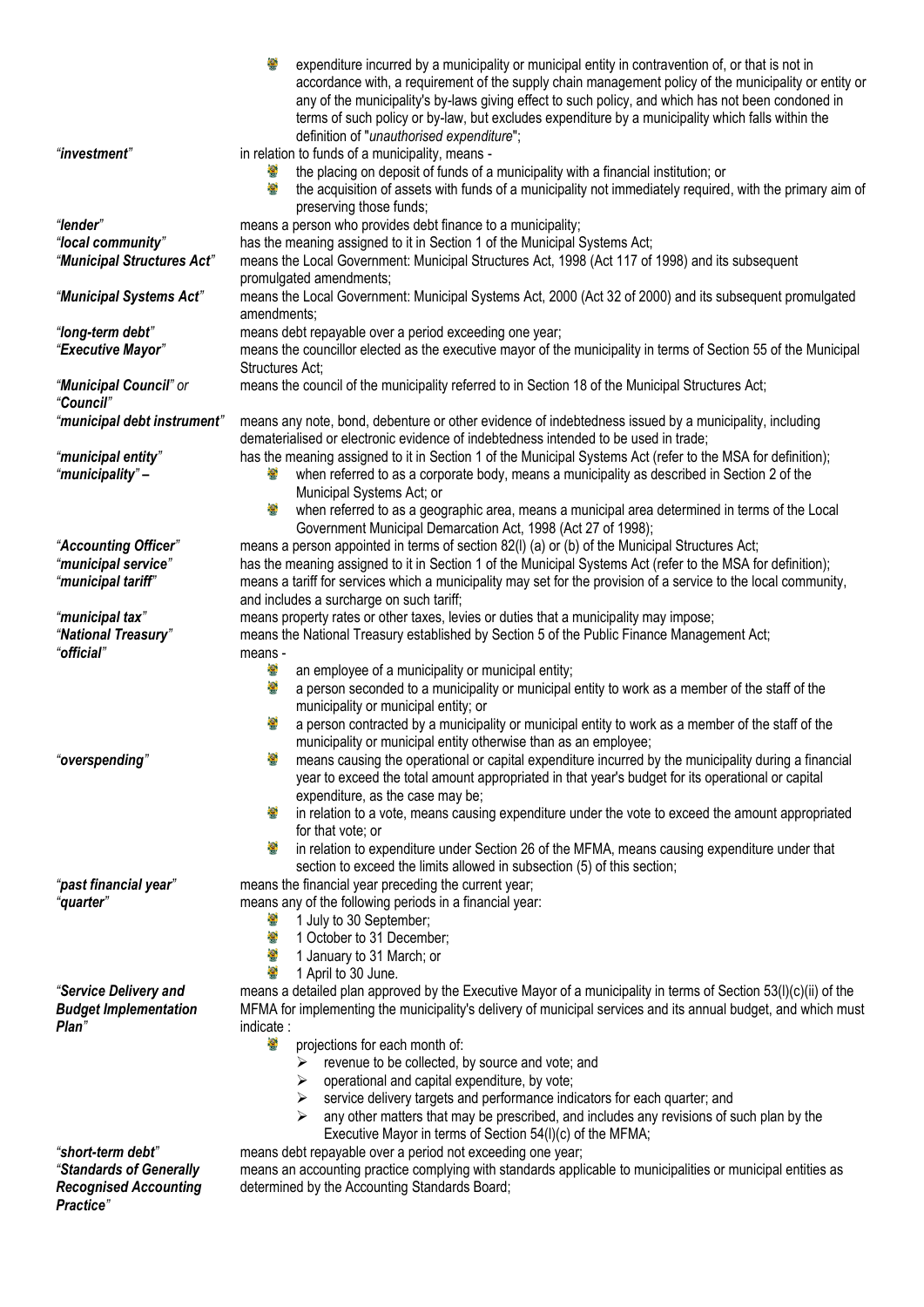*"unauthorised expenditure"* means any expenditure incurred by a municipality otherwise than in accordance with section 15 or 11(3) of the MFMA, and includes –

- overspending of the total amount appropriated in the municipality's approved budget;
- **e** overspending of the total amount appropriated for a vote in the approved budget;
- $\mathbf{e}$ expenditure from a vote unrelated to the department or functional area covered by the vote;
	- ig. expenditure of money appropriated for a specific purpose, otherwise than for that specific purpose;
	- **SE** spending of an allocation referred to in paragraph (b), (c) or (d) of the definition of "*allocation*" otherwise than in accordance with any conditions of the allocation; or
	- $\mathbf{e}$ a grant by the municipality otherwise than in accordance with the MFMA;

*"Virement"* means transfer of funds between functions / votes

*"vote"* means -

- 寥 one of the main segments into which a budget of a municipality is divided for the appropriation of
	- money for the different departments or functional areas of the municipality; and
	- **g** which specifies the total amount that is appropriated for the purposes of the department or functional area concerned.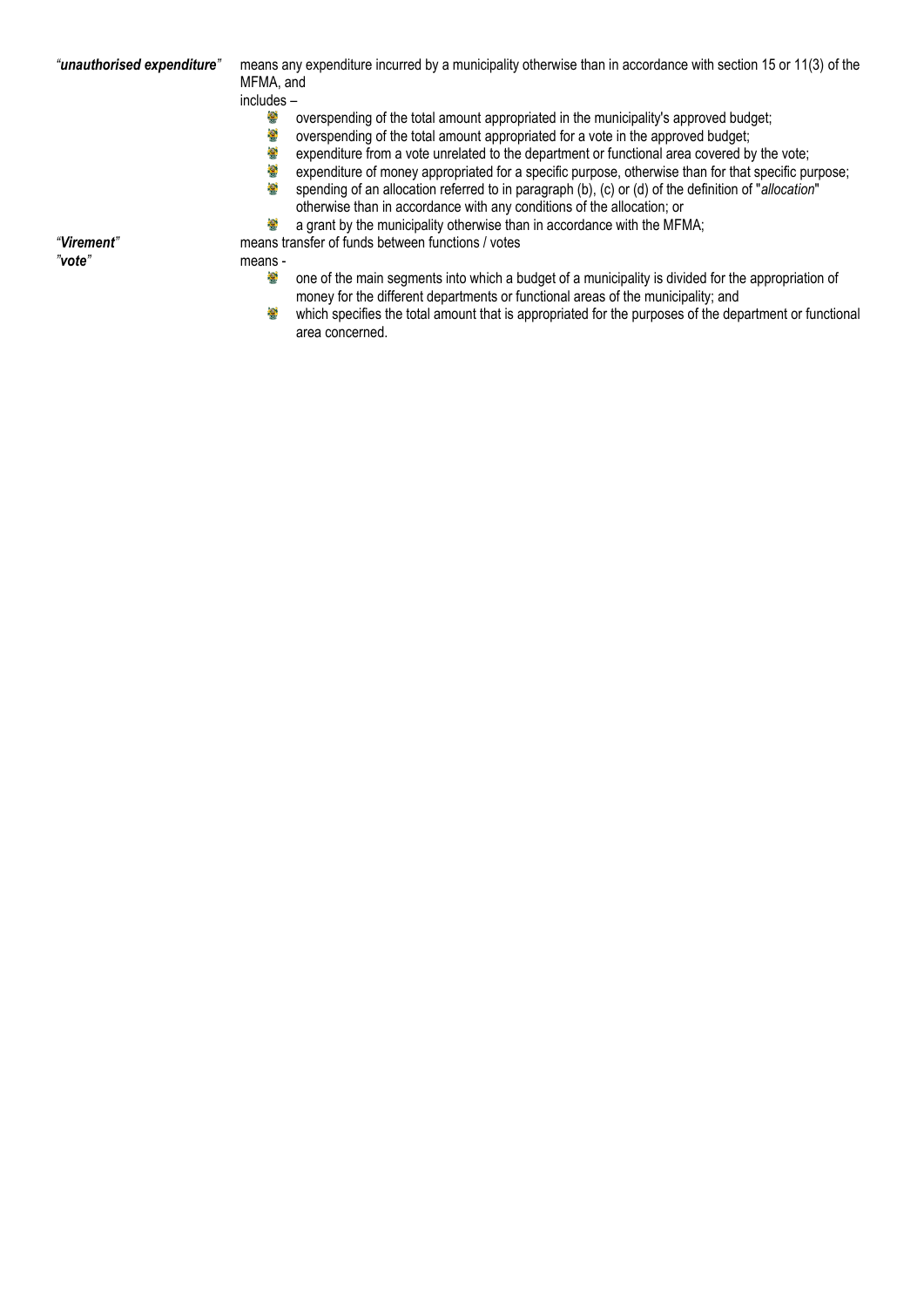#### <span id="page-5-0"></span>1. **INTRODUCTION**

In terms of the Municipal Finance Management Act, Act 56 of 2003, Chapter 4 on Municipal Budgets, subsection (16), states that the Council of a municipality must for each financial year approve an Annual Budget for the municipality before the commencement of that financial year. According to subsection (2) of the Act concerned, in order to comply with subsection (1), the Executive Mayor of the municipality must table the Annual Budget at a Council meeting at least 90 days before the start of the budget year. This policy must be read, analysed, explained, interpreted, implemented and understood against this legislative background. The budget plays a critical role in an attempt to realise diverse community needs. Central to this, the formulation of a municipality budget must take into account the government's macro-economic and fiscal policy fundamentals. In brief, the conceptualisation and the operationalisation of the budget must be located within the national government's policy framework.

#### <span id="page-5-1"></span>2. **OBJECTIVE**

The objective of the Budget Policy is to set out:

- 2.1. The principles which the municipality will follow in preparing each medium term revenue and expenditure framework budget;
- 2.2. The responsibilities of the Executive Mayor, the Accounting Officer, the Chief Financial Officer and other senior managers in compiling the budget;
- 2.3. To ensure that the budget reflects the strategic outcomes embodied in the IDP and related strategic policies.
- 2.4 To ensure the approval of a MTREF budget in terms of chapter 4 of the Act.
- 2.5 To ensure budget implementation and monitoring.
- <span id="page-5-2"></span>2.6 To deal with virements within votes.

#### **3 BUDGETING PRINCIPLES**

- 3.1 The municipality shall not budget for a deficit and should also ensure that revenue projections in the budget are realistic taking into account actual collection levels.
- 3.2 Expenses may only be incurred in terms of the approved Annual Budget (or Adjustment Budget) and within the limits of the amounts appropriated for each vote in the approved Budget.
- 3.3 The Municipality shall prepare a three-year Budget (medium term revenue and expenditure framework (MTREF) to be reviewed annually and approved by Council in accordance with the Municipal Budget and Reporting Regulations.
- 3.4 The MTREF Budget must at all times be within the framework of the Municipal Integrated Development Plan.
- 3.5 The Annual Budget will only be funded from realistic anticipated revenues to be collected; cash backed accumulated funds not committed for other purposes and borrowed funds, but only for the Capital Budget.

#### <span id="page-5-4"></span><span id="page-5-3"></span>**4 BUDGET PREPARATION PROCESS**

**Formulation of the budget**<br>4.1. The Accounting (

- 4.1. The Accounting Officer with the assistance of the Chief Financial Officer and the Manager responsible for IDP shall draft the IDP process plan as well as the budget timetable for the municipality including municipal entities for the ensuing financial year.
- 4.2 The Executive Mayor shall table the IDP process plan as well as the budget timetable to Council by **31 August** each year for approval (10 months before the start of the next budget year).
- 4.3 IDP process plan as well as the budget timetable shall indicate the key deadlines for the review of the IDP as well as the preparation of the medium term revenue and expenditure framework budget and the revision of the Annual Budget.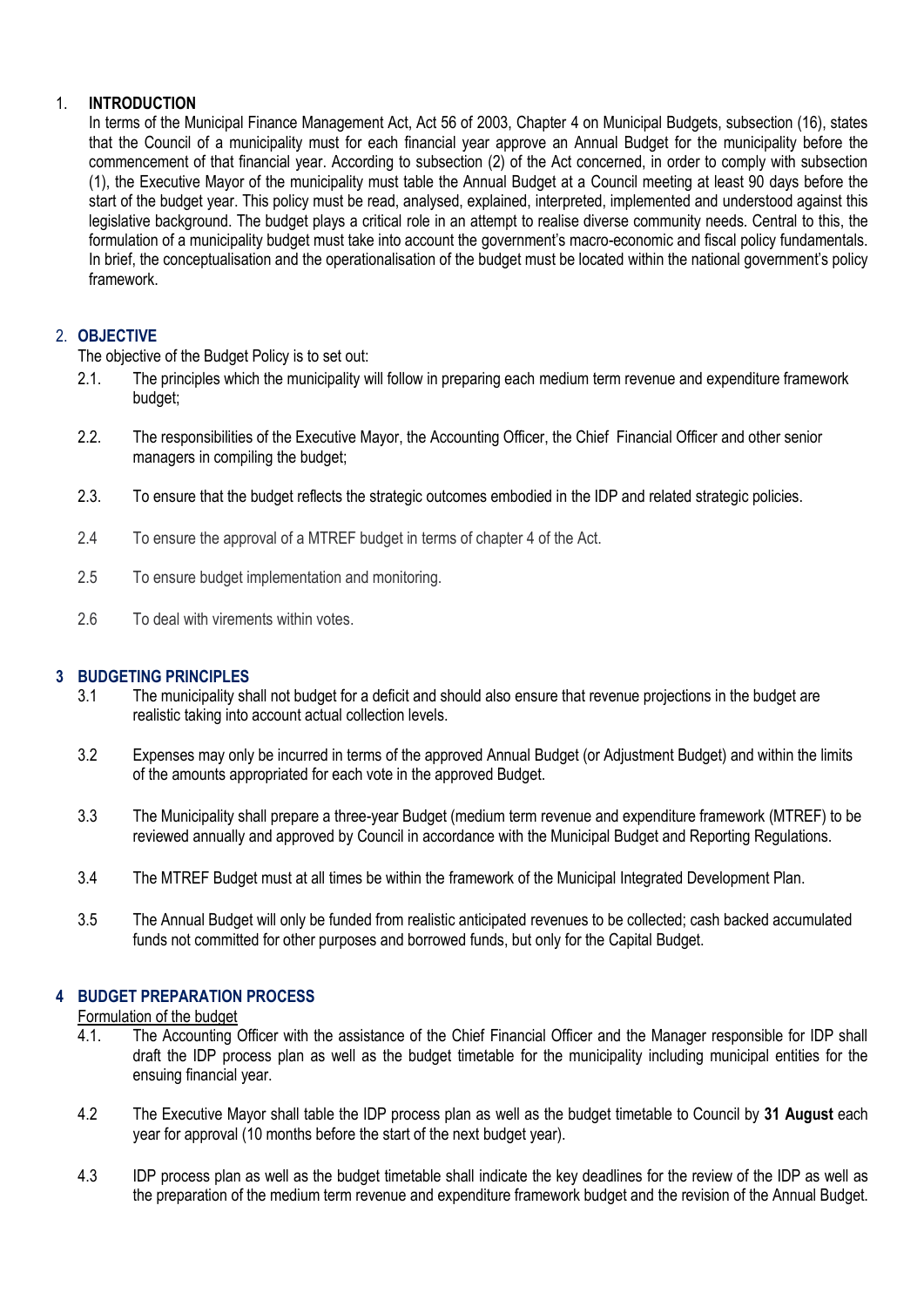Such target dates shall follow the prescriptions of the Municipal Finance Management Act as well as the guidelines set by National Treasury.

- 4.4 The Executive Mayor shall convene a strategic workshop in September/October with the Mayoral Committee and senior managers in order to determine the IDP priorities which will form the basis for the preparation of the MTREF Budget taking into account the financial and political pressures facing the municipality. The Executive Mayor shall table the IDP priorities with the draft Budget to Council.
- 4.5 The Executive Mayor shall table the draft IDP and MTREF Budget to Council by **31 March** (90 days before the start of the new budget year) together with the draft resolutions and budget related policies (policies on tariff setting, credit control, debt collection, indigents, investment and cash management, borrowings et cetera).
- 4.6 The Chief Financial Officer and senior managers undertake the technical preparation of the Budget.
- 4.7 The Budget must be in the prescribed format, and must be divided into Capital and Operating Budget.
- 4.8 The Budget must reflect the realistically expected revenues by major source for the budget year concerned.
- 4.9 The expenditure for the budget year will be appropriated under the different votes of the municipality.
- 4.10 The Budget must also contain the information related to the two financial years following the financial year to which the Budget relates, as well as the actual revenue and expenditure for the prior 3 years as well as the original and adjusted revenue and expenditure for the current year.

#### <span id="page-6-0"></span>**5 PUBLIC PARTICIPATION PROCESS**

Immediately after the draft Annual Budget has been tabled, the municipality must convene hearings on the draft Budget in **April** and invite the public, stakeholder organisations, to make representation at the Council hearings and to submit comments in response to the draft Budget.

#### <span id="page-6-1"></span>**6. APPROVAL OF THE BUDGET**

- 6.1 Council shall consider the next medium term expenditure framework budget for approval not later than **31 May** (30 days before the start of the budget year).
- 6.2 Should the municipality fail to approve the budget before the start of the budget year, the Executive Mayor must inform the MEC for Finance that the Budget has not been approved.
- 6.3 The Budget tabled to Council for approval shall include the following supporting documents:
	- $\star$  draft resolutions approving the Budget and imposing any municipal taxes and setting of municipal tariffs for the financial year concerned;
	- $\star$  draft resolutions approving any other matter that may be prescribed for the financial year concerned;
	- $\star$  measurable performance objectives for each budget vote, taking into account the municipality's IDP;
	- $\star$  the projected cash flows for the financial year by revenue sources and expenditure votes;
	- $\star$  any proposed amendments to the IDP:
	- $\star$  any proposed amendments to the budget-related policies;
	- $\star$  the cost to the municipality of the salaries, allowances and other benefits of its political office-bearers and other councillors, the Accounting Officer, the Chief Financial Officer, and other Directors;
	- particulars of any proposed allocations or grants to other municipalities, municipal entities, external mechanisms assisting the municipality in service delivery, other organs of state, and organisations such as Non-Governmental Organisations, welfare institutions and so on;
	- $\star$  particulars of the municipality's investments; and
	- $\star$  various information in regard to municipal entities under the shared or sole control of the municipality
	- $\star$  particulars of any proposed service delivery agreements, including amendments to existing service delivery agreements
	- $\star$  particulars of planned borrowings

#### <span id="page-6-2"></span>**7. PUBLICATION OF THE BUDGET**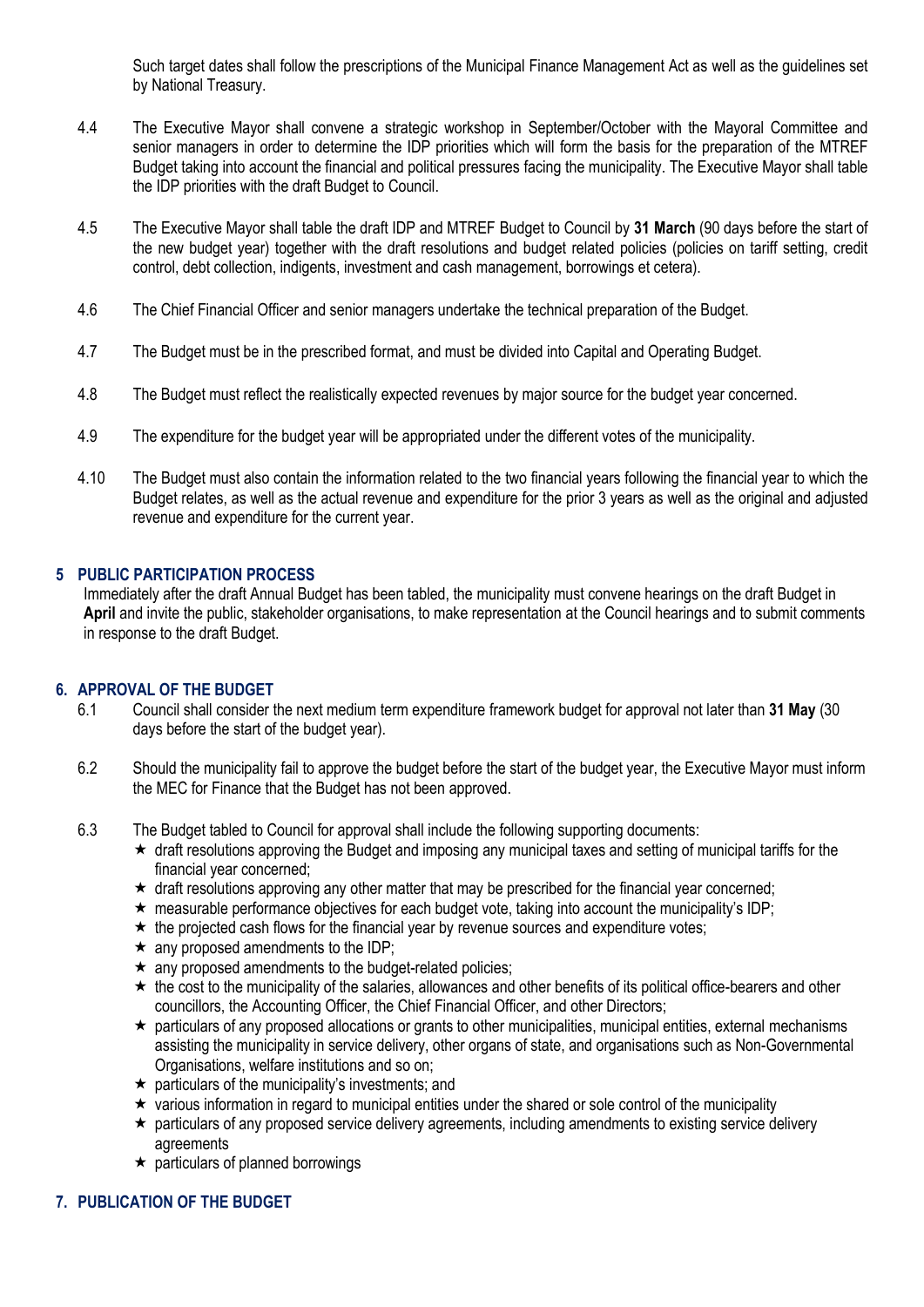- 7.1 Immediately after the draft Annual Budget has been tabled, the Executive Manager : Corporate Services must before **31 March** of each year make public the budget and invite the local community to submit presentations in connection with the budget.
- 7.2 The Chief Financial Officer must submit the tabled budget in both printed and electronic formats to the National Treasury, the Provincial Treasury.
- 7.3 The Senior Manager: Information Technology Services must within **10 working days** after the budget has been tabled display it on the municipal website.

#### <span id="page-7-0"></span>**8. CONSULTATION OF TABLED BUDGETS**

**Within fourteen (14) days** after the public participation process has expired the Executive Mayor must consider all budget submissions and if necessary, revise the budget and table amendments for consideration by Council.

#### <span id="page-7-1"></span>**9. SERVICE DELIVERY AND BUDGET IMPLEMENTATION PLAN (SDBIP)**

- 9.1 The Executive Mayor must approve the Service Delivery and Budget Implementation Plan not later than 28 days after the approval of the Budget by Council.
- 9.2 The SDBIP shall include the following components:
- 9.3 Monthly projections of revenue to be collected from each source;
- 9.4 Monthly projections of expenditure (operating and capital) and revenue for each vote;
- 9.5 Quarterly projections of service delivery targets and performance indicators for each vote;
- 9.6 Detailed capital implementation plans broken down by ward.

#### <span id="page-7-2"></span>**10 CAPITAL BUDGET**

**The capital budget provides funding for the municipality's capital programme based on the needs and objectives as identified by the community through the IDP and provides for the eradication of infrastructural backlogs, renewal and upgrading of existing infrastructure, new developments and enlargement of bulk infrastructure.**

- 10.1 Expenditure of a project shall be included in the Capital Budget if it meets the asset definition, that is, if it results in an asset being acquired or created and its value exceeds **R1 500,00** and has a useful life in excess of one year.
- 10.2 Vehicle replacement shall be done in terms of Council's Vehicle Replacement Policy. The budget for vehicles shall distinguish between replacement and new vehicles. No globular amounts shall be budgeted for vehicle acquisition.
- 10.3 A municipality may spend money on a capital project only if the money for the project has been appropriated in the Capital Budget.
- 10.4 The envisaged sources of funding for the Capital Budget must be properly considered and the Council must be satisfied that this funding is available and has not been committed for other purposes.
- 10.5 Before approving a capital project, the Council must consider:
	- $\star$  the projected cost of the project over all the ensuing financial years until the project becomes operational;
	- $\star$  future operational costs and any revenues, which may arise in respect of such project, including the likely future impact on Operating Budget (that is: on property rates and service tariffs).
- 10.6 Capital projects have an effect on future operating budgets of the municipality, therefore the following cost factors should be consider before approving the Capital Budget:
- 10.7 the impact on the present and future operating budgets of the municipality in relation to finance charges to be incurred on external loans;
- 10.8 depreciation of fixed assets;
- 10.9 maintenance of fixed assets; and
- 10.10 any other ordinary operational expenses associated with any item on such Capital Budget.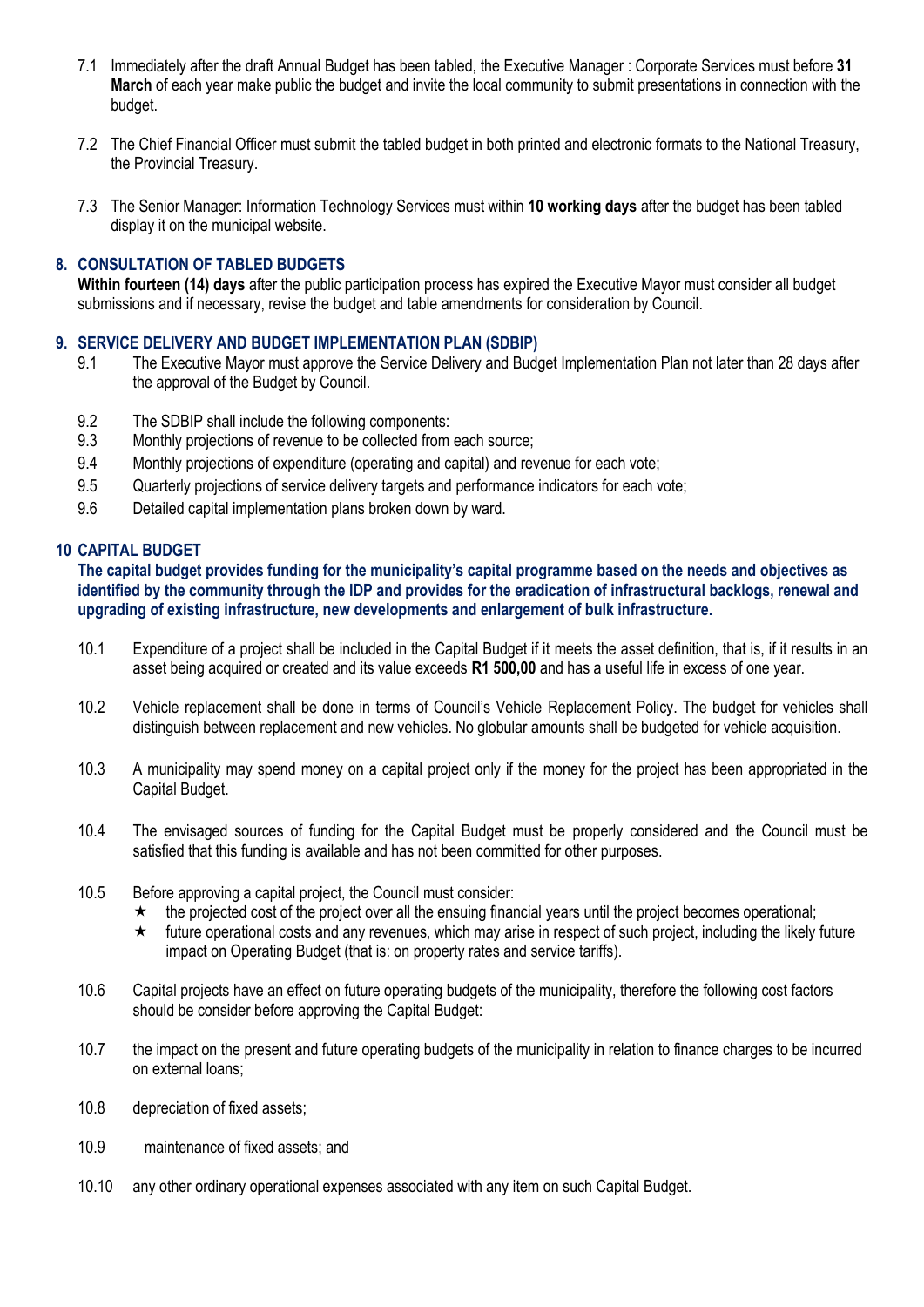10.11 Council shall approve the Annual or Adjustment Capital Budget only if it has been properly balanced and fully funded.

The capital expenditure shall be funded from the following sources:

#### External loans

- 10.12.1 External loans can be raised only if it is linked to the financing of an asset;
- 10.12.2 A capital project to be financed from an external loan can only be included in the Budget if the loan has been secured or it can be reasonably assumed as being secured;
- 10.12.3 The loan redemption period should not exceed the estimated life expectancy of the asset. If this happens the interest payable on the excess redemption period shall be declared as fruitless expenditure;
- 10.12.4 Interest payable on external loans shall be included as a cost in the revenue budget;
- 10.12.5 Finance charges relating to such loans shall be charged to or apportioned only between the departments or votes to which the projects relate.

#### Capital Replacement Reserve (CRR)

- 10.13.1 Council shall establish a CRR for the purpose of financing capital projects and the acquisition of assets. Such reserve shall be established from the following sources of revenue:
	- 10.13.1.1 unappropriated cash-backed surpluses to the extent that such surpluses are not required for operational purposes;
	- 10.13.1.2 interest on the investments of the CRR, appropriated in terms of the Investments Policy;
	- 10.13.1.3 additional amounts appropriated as contributions in each Annual or Adjustment Budget; and
	- 10.13.1.4 sale of land and profit or loss on the sale of assets;
	- 10.13.1.5 proceeds from royalties and the exploration of minerals or the surface rental of such land.
- 10.13.2 Before any asset can be financed from the CRR the financing must be available within the reserve and available as cash as this fund must be cash backed;
- 10.13.3 If there is insufficient cash available to fund the CRR this reserve fund must then be adjusted to equal the available cash;
- 10.13.4 Transfers to the CRR must be budgeted for in the cash budget;

#### <span id="page-8-0"></span>**11 GRANT FUNDING OR CONDITIONAL CASH DONATIONS**

- 11.1 Capital Grant Funding or conditional cash donations must be budgeted for as part of the revenue budget;
- 11.2 Capital expenditure funded from grants or conditional cash donations must be budgeted for in the Capital Budget;
- 11.3 Interest earned on investments of Conditional Grant Funding shall be allocated directly to the revenue accounts and thereafter contributed to the CRR, unless otherwise specified.
- 11.4 Grant funding must be cash backed.

#### <span id="page-8-1"></span>**12 DONATED OR CONTRIBUTED ASSETS**

Donated or contributed assets must be budgeted for as part of the revenue budget.

#### <span id="page-8-2"></span>**13 INSURANCE RESERVE**

- 13.1 If an insurance claim arises on an asset of the Council, and the insurers remunerate Council accordingly, such funds shall be contributed to the reserve in the financial year of occurrence;
- 13.2 The replacement of such assets shall be budgeted for as part of a new budget process, and be requested on the Capital Budget to be approved.

#### <span id="page-8-3"></span>**14 OPERATING BUDGET**

- 14.1 The municipality shall budget in each annual and adjustments budget for the contribution to:
	- 14.1.1 provision for accrued leave entitlements.
	- 14.1.2 entitlement of officials as at 30 June of each financial year;
	- 14.1.3 provision for bad debts in accordance with its Rates and Tariffs Policies;
	- 14.1.4 provision for the obsolescence and deterioration of stock in accordance with its Supply Chain Management Policy;
	- 14.1.5 depreciation and finance charges shall be charged to or apportioned only between the departments or votes to which the projects relate.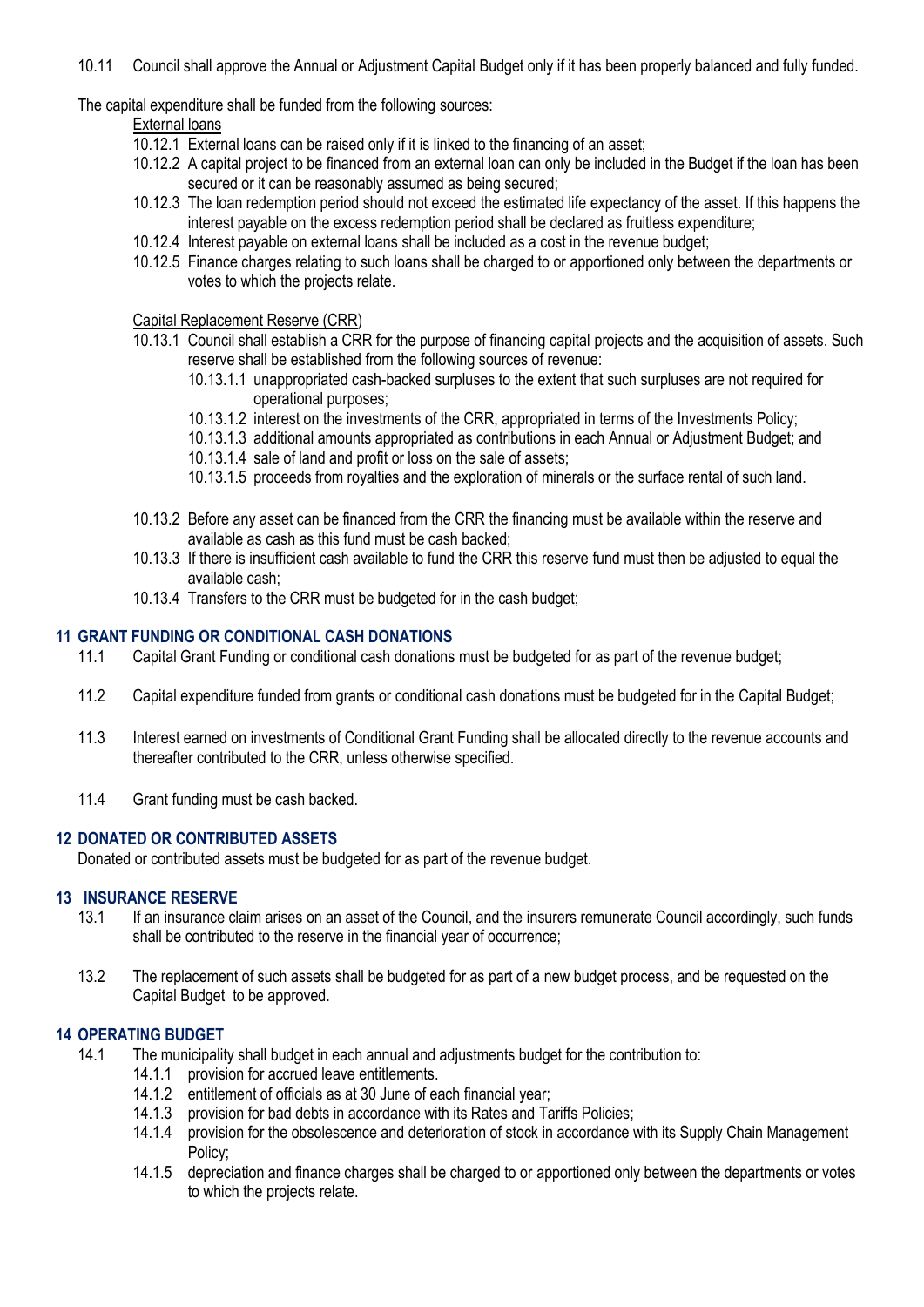- 14.1.6 at least **5%** of the Operating Budget component of each annual and Adjustment Budget shall be set aside for maintenance.
- 14.1.7 at least **0,15%** of the Operating Budget component of each Annual and Adjustment Budget shall be set aside for skills development.
- 14.2 When considering the tabled Annual Budget, Council shall consider the impact, which the proposed increases in rates and service tariffs will have on the monthly municipal accounts of households.
- 14.3 The impact of such increases shall be assessed on the basis of a fair sample of randomly selected accounts.
- 14.4 The Operating Budget shall reflect the impact of the capital component on:
	- 14.4.1 depreciation charges:
	- 14.4.2 interest payable on external borrowings other operating expenses.
- 14.5 The Chief Financial Officer shall ensure that the cost of indigency relief is separately reflected in the appropriate votes.

#### <span id="page-9-0"></span>**15 FUNDING OF CAPITAL AND OPERATING BUDGET**

- 15.1 The budget may be financed only from:
	- 15.1.1 realistically expected revenues, based on current and previous collection levels;
	- 15.1.2 cash-backed funds available from previous surpluses where such funds are not required for other purposes; and
	- 15.1.3 borrowed funds in respect of the capital budget only.

#### <span id="page-9-1"></span>**16 UNSPENT FUNDS / ROLL OVER OF BUDGET**

- 16.1 The appropriation of funds in an Annual or Adjustment Budget will lapse to the extent that they are unspent by the end of the relevant budget year, except for funds relating to capital expenditure.
- 16.2 Only unspent grant projects, if the conditions for such grant funding allow it and the necessary approval has been obtained or loan funded Capital projects may be rolled over to the next budget year;
- 16.3 Application for rollover of funds shall be forwarded to the Budget Office by the end of July each year to be included in and adjustment Budget for adoption by Council by **25 August**.
- 16.4 No funding for projects funded from the Capital Replacement Reserve shall be rolled over to the next budget year except in cases where a commitment has been made **90 days (31 March each year**) prior the end of that particular financial year.
- 16.5 No unspent Operating Budget shall be rolled over to the next budget year.

#### <span id="page-9-2"></span>**17 BUDGET TRANSFERS AND VIREMENTS POLICY**

The aim of this policy is to give managers greater flexibility in managing their budgets through providing clear guidance how shifting of funds may take place between items, projects, programmes and votes. Proposed virements must at all times facilitate sound risk and financial management.

- 17.1 Budget transfers shall be recommended by managers in accordance with authority and limits set in the delegations of authority.
- 17.2 Virements within the same vote can be handled administratively, whereas virements between votes must be included in an adjustment budget.
- 17.3 The approval of a virement will not provide the required authority for expenditure. All expenditure are subject to the stipulations of the Supply Chain Management Policy of Council.
- 17.4 Virements are subject to the completion of the budget amendment form, which also includes the SDBIP projections to be revised accordingly.
- 17.5 Virements may not create new policy and / or significantly vary current policy, or alter approved outcomes contained in the IDP.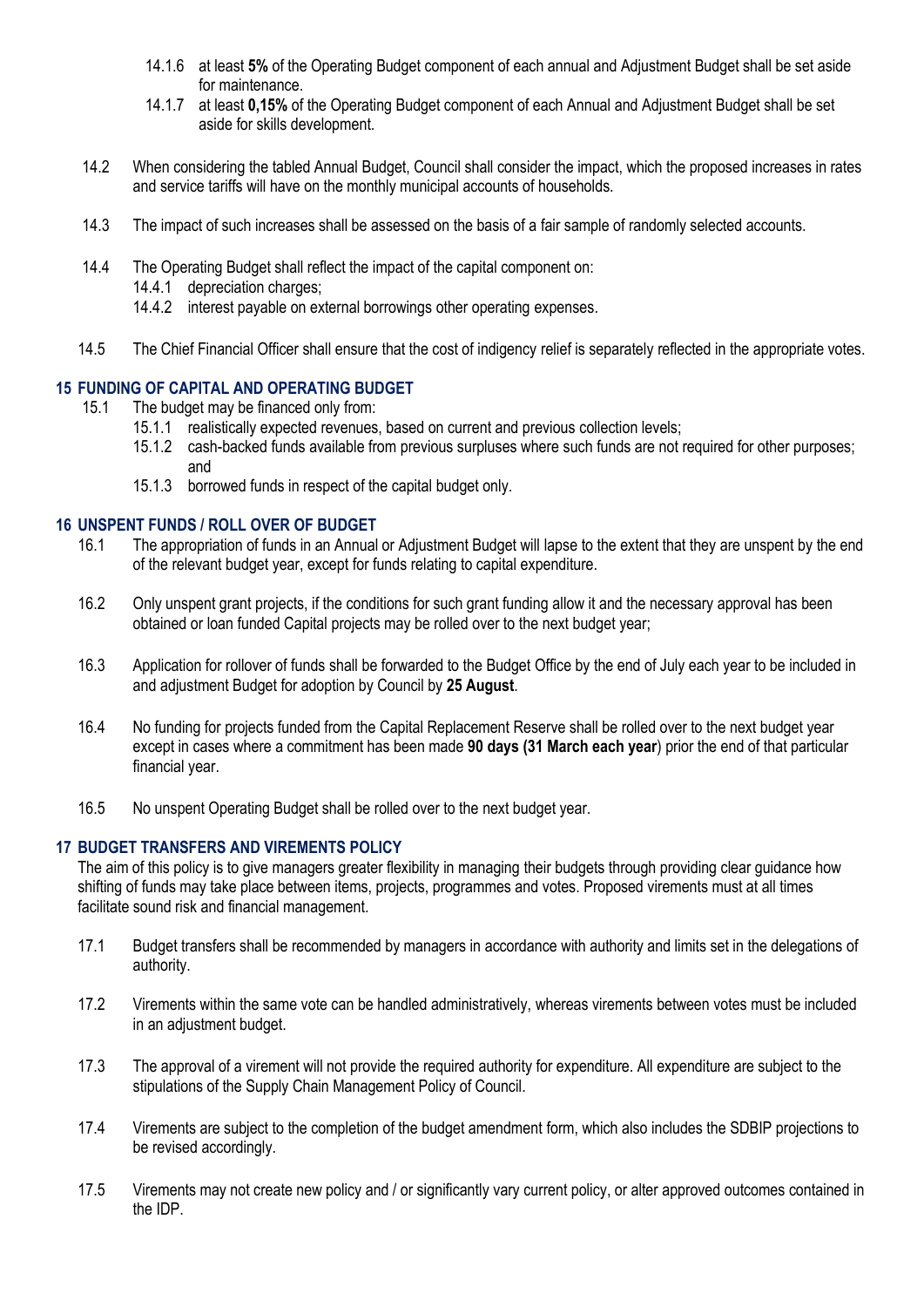- 17.6 Virements between operating and capital budgets are not permissible.
- 17.7 No virement may be effected where it would result in the over expenditure of a vote.
- 17.8 Virements are only allowed within the same main votes, but may be between different sub-votes.
- 17.9 Virements between main votes are only allowed under extraordinary circumstances and are subject to the approval of the CFO.

#### <span id="page-10-0"></span>**18 OPERATING BUDGET**

- 18.1 No budget transfers or virements shall be made to increase a salary vote without the prior comments of the CFO on the financial implication.
- 18.2 Should a saving realise on a salary vote, such saving may be transferred to another operating vote, but only if the over expenditure or foreseen over-expenditure of other salary, related votes have fully been addressed and subject to prior financial comments by the CFO.
- 18.3 Virements can take place in the operating budget between line items within the same main vote, but the virements to or from the following items are not allowed:
	- $\star$  Debt impairment;
	- $\star$  Interest charges;
	- $\star$  Depreciation;
	- $\star$  Grants-in-aid:
	- $\star$  Revenue forgone;
	- $\star$  Insurance:
	- $\star$  VAT:
	- $\star$  Internal charges & recoveries
	- $\star$  Free basic services
- 18.4 No virements may be made between revenue and expenditure and vice versa.
- 18.5 No virements are allowed on revenue items.
- 18.6 Virements may not influence the net surplus / deficit of a vote.
- 18.7 Virements must originate from savings.
- 18.8 Virements of conditional grant funds for purposes, which fall outside what is specified in the relevant conditional grant framework, are not permissible.
- 18.9 Virement may not increase the total approved budget.

#### <span id="page-10-1"></span>**19 CAPITAL BUDGET**

- 19.1 Virements of conditional grant funds, which fall outside what is specified in the relevant conditional grant framework, are not permissible.
- 19.2 Virements should not result in adding new projects to the Capital Budget.
- 19.3 Virements on the Capital Budget must remain within:
	- $\star$  The same Main vote;
	- $\star$  The same Program name;
	- $\star$  The same Funding source
- 19.4 Virements on capital projects are only allowed if sufficient proof can be provided that a saving realised on the completion of the project, from which funds are to be moved.
- 19.5 Virement may not increase the total approved budget.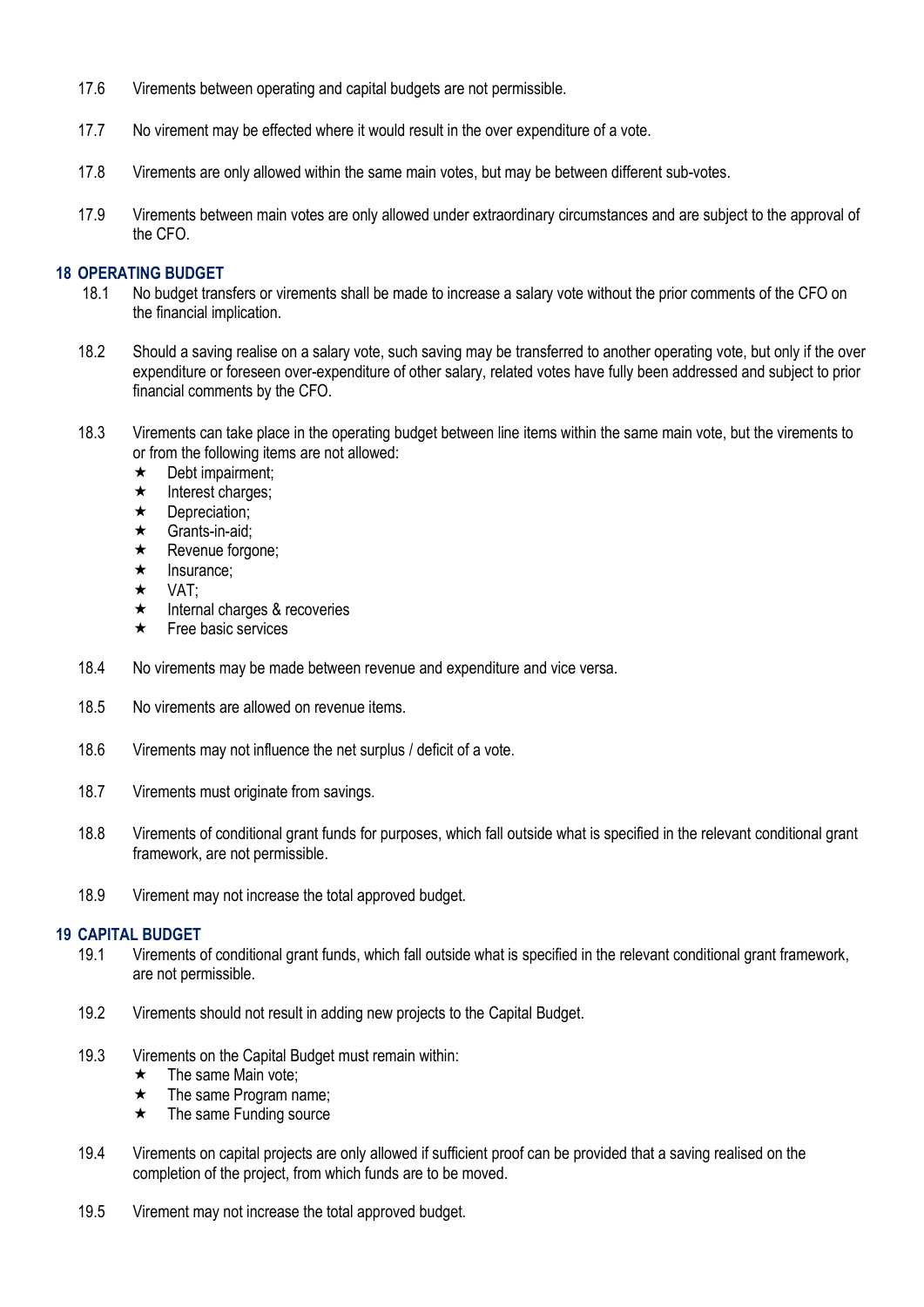#### <span id="page-11-0"></span>**20 UNFORESEEN AND UNAVOIDABLE EXPENDITURE**

- 20.1 In the case of an emergency or any other exceptional circumstances, virements shall be submitted by the Accounting officer to the Executive Mayor to authorize any possible unforeseeable and unavoidable expenditure for which no provision was made in an approved budget.
- 20.2 The Executive Mayor must report such expenditure to the Council at its next meeting and pass an adjustment budget within **60 (sixty) days** after the expenditure was incurred.

#### **21 ADJUSTMENT BUDGET**

- 20.1 The Chief Financial Officer shall ensure that Adjustment Budgets comply with the requirements of the National Treasury reflect the budget priorities determined by the Executive Mayor, are aligned with the IDP, comply with all budget-related policies, and shall make recommendations to the Executive Mayor on the revision of the IDP and the budget-related policies where these are indicated.
- 20.2 Council may revise its Annual Budget by means of an Adjustment Budget only in accordance with the MFMA and together with the Municipal Budget and Reporting Regulations.
- 20.3 The Accounting Officer must promptly adjust its budgeted revenues and expenses if a material under-collection of revenues arises or is apparent.
- 20.4 The Accounting Officer shall appropriate additional revenues, which have become available but only to revise or accelerate spending programmes already budgeted for or any areas of critical importance identified by Council.
- 20.5 The Council shall in such Adjustment Budget, and within the prescribed framework, confirm unforeseen and unavoidable expenses on the recommendation of the Executive Mayor.
- 20.6 The Council should also authorise the spending of funds unspent at the end of the previous financial year, where such under-spending could not reasonably have been foreseen at the time the Annual Budget was approved by the Council.
- 20.7 Only the Executive Mayor shall table an Adjustment Budget. Adjustment Budget shall be done in accordance with the prescribed framework and be submitted to Council as follows:
	- 20.7.1 **In August** to adjust funding rolled over from the previous financial year as well as to include additional funding that has become available from external sources;
	- 20.7.2 **February** to take into account recommendations from the Mid-Year Budget and Performance Review tabled to Council in January, that affects the Annual Budget;
	- 20.7.3 A final budget adjustment to adjust the previous year's budget in cases where there is a indication that the budget provision is insufficient;
	- 20.7.4 Other adjustment budgets in terms of section 28 of MFMA and budget regulations
- 20.8 An Adjustment Budget comply to all prescriptions of the Municipal Budget and Reporting Regulations.
- 20.9 Any unappropriated surplus from previous financial years, even if fully cash-backed, shall not be used to balance any adjustments budget.
- 20.10 Municipal taxes and tariffs may not be increased during a financial year except if required in terms of a financial recovery plan.
- 20.11 Unauthorised expenses may not be authorised in an Adjustment Budget apart from prescribed processes.
- 20.12 With regard to unforeseen and unavoidable expenditure, it may only be treated as per the Municipal Budget and Reporting Regulations.
- 20.13 The Accounting Officer with the assistance of the Chief Financial Officer must prepare an Adjustment Budget when such budget is necessary and submit it to the Executive Mayor for consideration and tabling to Council.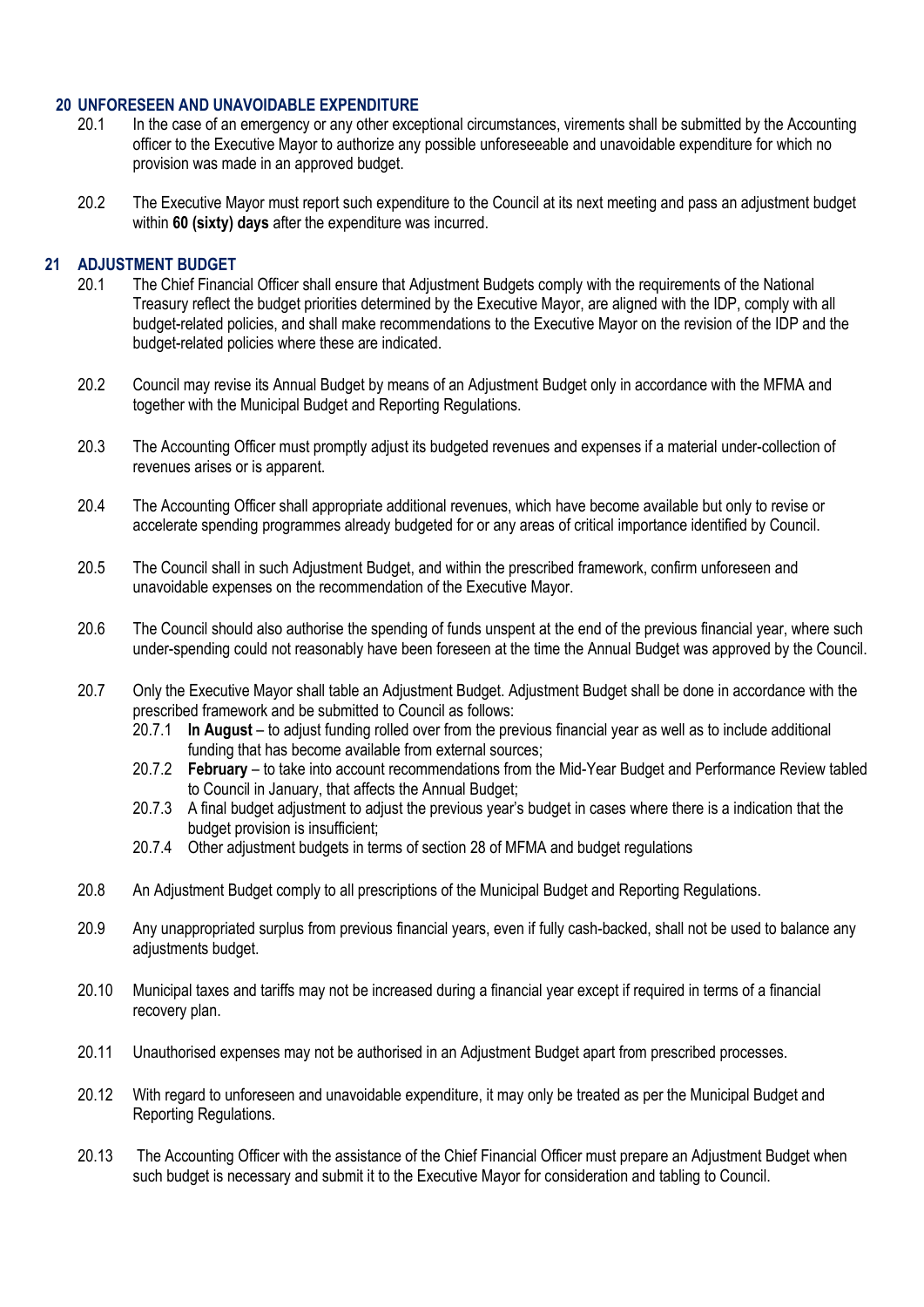### <span id="page-12-1"></span><span id="page-12-0"></span>**21 BUDGET IMPLEMENTATION**

#### **Monitoring**

The Accounting Officer with the assistance of the Chief Financial Officer and other senior managers is responsible for the implementation of the budget, and must take reasonable steps to ensure that:

- funds are spent in accordance with the Budget;
- expenses are reduced if expected revenues are less than projected; and
- revenues and expenses are properly monitored.

The Accounting Officer must report in writing to the Council any impeding shortfalls in the Annual Revenue Budget, as well as any impeding overspending, together with the steps taken to prevent or rectify these problems.

#### <span id="page-12-3"></span><span id="page-12-2"></span>**22 REPORTING**

#### **22.1 MONTHLY BUDGET STATEMENTS**

The Accounting Officer with the assistance of the Chief Financial Officer must, not later than **ten working** days **after the end of each calendar month**, submit to the Executive Mayor and Provincial and National Treasury a report in the prescribed format on the state of the municipality's Budget for such calendar month, as well as on the state of the budget cumulatively for the financial year to date. This report must reflect the following:

- actual revenues per source, compared with planned revenues;
- actual expenses per vote, compared with planned expenses;
- actual capital expenditure per vote, compared with planned expenses;
- actual borrowings, compared with the borrowings envisaged to fund the capital budget;
- the amount of allocations received;
- actual expenses against allocations, but excluding expenses in respect of the equitable share;
- explanations of any material variances between the actual revenues and expenses as indicated above and the projected revenues by source and expenditure by vote as set out in the Service Delivery and Budget Implementation Plan;
- the remedial or corrective steps to be taken to ensure that the relevant projections remain within the Approved or Adjusted Budget; and
- projections of the revenues and expenses for the remainder of the financial year, together with an indication of how and where the original projections have been revised.

The section 71 report must include the Municipal Manager's quality certification and be submitted to the relevant treasury in both printed and electronic format.

#### <span id="page-12-4"></span>**22.2 QUARTERLY REPORTS**

The Executive Mayor must submit to Council within thirty days of the end of each quarter a report on the implementation of the Budget and the financial state of affairs of the municipality.

The report must be submitted to the relevant treasury in both printed and electronic format.

#### <span id="page-12-5"></span>**22.3 MID-YEAR BUDGET AND PERFORMANCE ASSESSMENT**

- 22.3.1 The Accounting Officer must assess the budgetary performance of the municipality for the first half of the financial year, taking into account all the monthly budget reports for the first six months, the service delivery performance of the municipality as against the service delivery targets and performance indicators which were set in the Service Delivery and Budget Implementation Plan.
- 22.3.2 The Accounting Officer must then submit a report on such assessment to the Executive Mayor **by 25 January** each year and to Council, Provincial Treasury and National Treasury **by 31 January** each year.
- 22.3.3 The Accounting Officer may in such report make recommendations after considering the recommendation of the Chief Financial Officer for adjusting the Annual Budget and for revising the projections of revenues and expenses set out in the Service Delivery and Budget Implementation Plan.
- 22.3.4 The report must be placed on the municipal website within five (5) working days.
- 22.3.5 The report must be submitted to the relevant treasury in both printed and electronic format.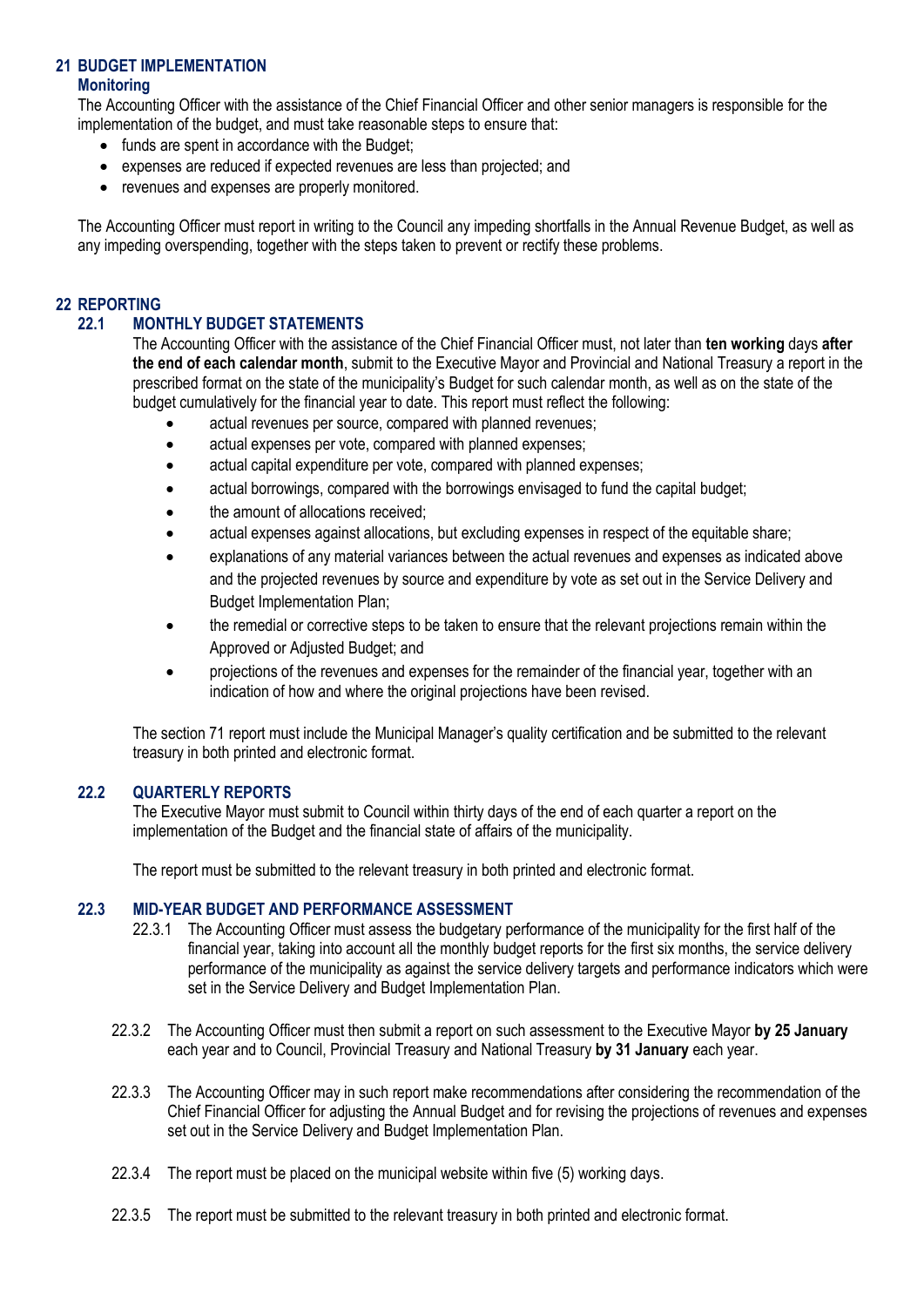#### **23 PUBLICATION**

- The Executive Manager: Corporate Services must place on the municipality's official website the following:
	- $\star$  the Annual and Adjustment Budgets and all budget-related documents;
	- $\star$  all budget-related policies:
	- $\star$  the Integrated Development Plan:
	- $\star$  the Annual Report:
	- **★ all Performance Agreements;**
	- **★ all Service Delivery Agreements;**
	- $\star$  all long-term borrowing contracts;
	- all quarterly and mid-year reports submitted to the Council on the implementation of the budget and the financial state of affairs of the municipality.

#### **24 UNAUTHORIZED EXPENDITURE**

Any unauthorized expenditure as defined in terms of the Act, must be disclosed in the annual financial statements by the Chief Financial Officer.

The Municipal Public Accounts Committee must consider the unauthorized expenditure as disclosed immediately after the annual report has been tabled in Council. As part of their investigation, the following requirements for recovering of cost must be considered:

#### Section 32 of the MFMA:

- Without limiting liability in terms of the common law or other legislation -
	- (a) A political office-bearer of a municipality is liable for unauthorized expenditure if that office-bearer knowingly or after having been advised by the Accounting Officer of the municipality that the expenditure is likely to result in unauthorized expenditure, instructed an official of the municipality to incur the expenditure;
	- (b) The Accounting Officer is liable for unauthorized expenditure deliberately or negligently incurred by the Accounting Officer, subject to subsection (3);
	- (c) Any political office-bearer or official of a municipality who deliberately or negligently committed, made or authorized an irregular expenditure, is liable for that expenditure; or
	- (d) Any political office-bearer or official of a municipality who deliberately or negligently made or authorized a fruitless and wasteful expenditure is liable for that expenditure.
- (2) A municipality must recover unauthorized, irregular or fruitless and wasteful expenditure from the person liable for that expenditure unless the expenditure -
	- (a) In the case of unauthorized expenditure, is  $-$ 
		- (i) authorized in an adjustments budget; or
		- (ii) certified by the municipal council, after investigation by a Council committee, as irrecoverable and written off by the Council; and
	- (b) In the case of irregular or fruitless and wasteful expenditure,is, after investigation by a Council committee, certified by the Council as irrecoverable and written off by the Council.
- (3) If the Accounting Officer becomes aware that the Council, the Mayor or the executive committee of the municipality, as the case may be, has taken a decision which, if implemented, is likely to result in unauthorized, irregular or fruitless and wasteful expenditure, the Accounting Officer is not liable for any ensuing unauthorized, irregular or fruitless and wasteful expenditure provided that the Accounting Officer has informed the Council, the Mayor or the executive committee, in writing, that the expenditure is likely to be unauthorized, irregular or fruitless and wasteful expenditure.

Once the Municipal Public Accounts Committee has concluded its investigations, a report will be submitted to the Executive Mayor where after the unauthorized expenditure will be considered for approval, recovery of cost, write-off with or without disciplinary and/or criminal proceedings.